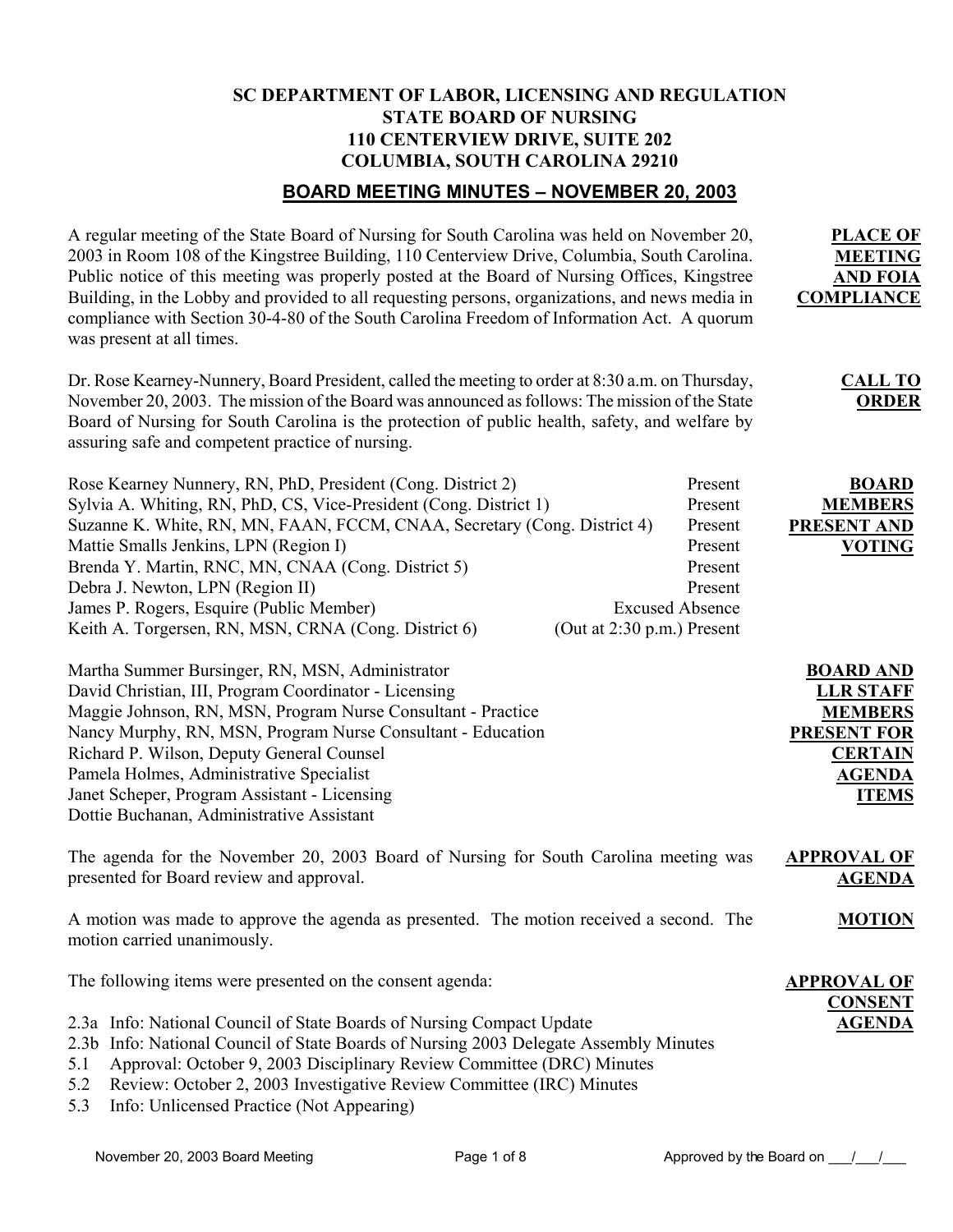- 5.4 Info: Compliance Statistics
- 5.6 Approval: Panel Member Richard T. Beaudoin, RN, BSN, MPS
- 6.1 Info: Licensure Statistics
- 6.2 Ratification: Licensure Recommendations
- 6.3 Info: Licensure Announcements
- 7.1 Info: Summary Statistics on Advanced Practice
- 7.2 Approval: August 21, 2003 Nursing Practice & Standards Committee Meeting Minutes
- 7.3 Approval: October 16, 2003 Nursing Practice & Standards Committee Meeting Minutes
- 7.4 Approval: November 7, 2003 Advanced Practice Committee Meeting Minutes
- 7.6 Nursing Practice & Standards Committee Meeting Membership Recommendations
- 8.1a Info: NCLEX Summary Statistics for July 1–Sept. 30, 2003 NCLEX RN Summary Statistics
- 8.1b Info: NCLEX Summary Statistics for July 1–Sept. 30, 2003 NCLEX PN Summary Statistics
- 8.2a Info: Response to Citation-NCLEX Passing Rate Deficiency-Aiken Tech PN Program
- 8.2b Info: Response to Citation-NCLEX Passing Rate Deficiency-Northeastern Tech PN Program
- 8.2c Info: Response to Citation for NCLEX Passing Rate Deficiency USC Aiken ADN Program

| A motion was made to adopt the Consent Agenda as presented. The motion received a second. | <b>MOTION</b> |
|-------------------------------------------------------------------------------------------|---------------|
| The motion carried unanimously.                                                           |               |

The minutes of the September 25-26, 2003 Board Meeting and October 23, 2003 Conference Call Board Meeting were presented to the Board for review and approval. **APPROVAL OF MINUTES**

A motion was made to approve the September 25-26, 2003 Board Meeting minutes with minor editorial changes. The motion received a second. The motion carried unanimously. **MOTION**

A motion was made to approve the October 23, 2003 Board Meeting minutes as presented. The motion received a second. The motion carried unanimously. **MOTION**

## **ADMINISTRATOR'S REPORT**

Virginia Robertson of Publishing Concepts, Inc. joined the Board by conference call to discuss their newsletter. Publishing Concepts, Inc. prints newsletters in a magazine format for the boards of nursing in Ohio, Arkansas, North and South Dakota, Nevada, the District of Columbia and several other states. The newsletter is printed at no cost to the boards. Selling advertising in the magazine makes up the costs. Ms. Robertson explained that there are a set number of pages that the boards of nursing provide for each issue. If there is not enough information from the boards to fill that space, the publisher has "filler" articles on nursing subjects that can be used. The boards approve these articles in advance. There was discussion as to whether the Board should use this magazine newsletter in place of the newsletter currently published in the SC Nurse or to publish the information in both publications. The Board asked to see samples of the newsletter and will discuss this matter at the January 2004 meeting. **NEWSLETTER**

Elizabeth Powers with the South Carolina Hospital Association appeared before the Board to answer questions about the National Council of State Boards of Nursing Multi-State Nurse Licensure Compact (Compact) bill introduced during the last legislative session. There are still some concerns about the possible \$500,000 loss of revenue biennially. Registration of Compact nurses needs to be added to the bill. Forms and possible fees for this registration need to be addressed. The Board endorses the concept of the Compact but is still concerned about patient safety and implementation processes such as reporting discipline.

**COMPACT LEGISLATION**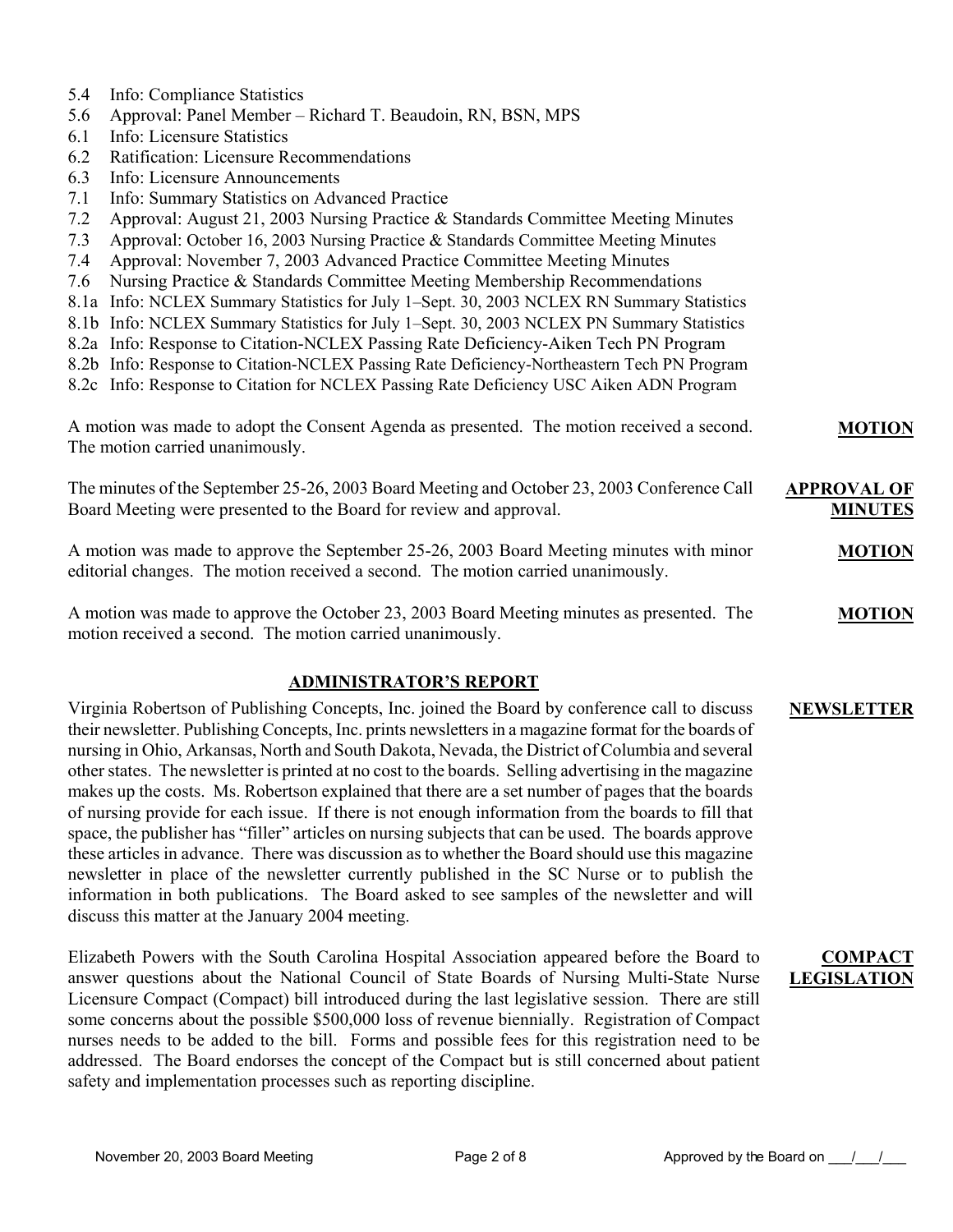## **PRESIDENT'S REPORT**

| At the September 25, 2003 Board Meeting, President Rose Kearney-Nunnery appointed Board<br>Members Keith A. Torgersen and Debra J. Newton to serve on the 2004 Nominating Committee.<br>The Committee presented the following slate of 2004 officers for consideration and vote by the<br>Board: Sylvia A. Whiting, RN, -President, Suzanne K. White, RN, -Vice President and Brenda Y.<br>Martin, RN, -Secretary |                                              | <b>ELECTION OF</b><br>2004 BOARD OF<br><b>NURSING</b><br><b>OFFICERS</b> |
|-------------------------------------------------------------------------------------------------------------------------------------------------------------------------------------------------------------------------------------------------------------------------------------------------------------------------------------------------------------------------------------------------------------------|----------------------------------------------|--------------------------------------------------------------------------|
| A motion was made to closed nominations. The motion received a second. The motion carried<br>unanimously.                                                                                                                                                                                                                                                                                                         |                                              | <b>MOTION</b>                                                            |
| A motion was made to accept the slate of officers presented by the Nominating Committee. The<br>motion received a second. The motion carried unanimously.                                                                                                                                                                                                                                                         |                                              | <b>MOTION</b>                                                            |
| A motion was made to elect Sylvia A. Whiting, RN as Board President, Suzanne K. White, RN as<br>Board Vice-President and Brenda Y. Martin, RN as Board Secretary for a one-year term to begin<br>January 2004. The motion received a second. The motion carried unanimously.                                                                                                                                      |                                              | <b>MOTION</b>                                                            |
| The Board discussed committee and task force assignments for 2004. The School Health and<br>Unlicensed Assistive Personnel Task Forces will work together on common issues.<br>Collaboration Committee and Nurse Practice Act Task Force will work together. Board Members<br>and Board staff were assigned to committees as follows.                                                                             | The                                          | 2004<br><b>COMMITTEES</b>                                                |
| <b>Committee/Task Force</b>                                                                                                                                                                                                                                                                                                                                                                                       | <b>Board Member / Staff Member</b>           |                                                                          |
| Advisory Committee on Nursing (ACON)  Sylvia Whiting / Martha Bursinger                                                                                                                                                                                                                                                                                                                                           |                                              |                                                                          |
|                                                                                                                                                                                                                                                                                                                                                                                                                   |                                              |                                                                          |
| Nursing Practice and Standards Committee (NPSC) Brenda Martin / Maggie Johnson                                                                                                                                                                                                                                                                                                                                    |                                              |                                                                          |
|                                                                                                                                                                                                                                                                                                                                                                                                                   | Donald Hayden                                |                                                                          |
| School Health Task Force / UAP Task Force Debra Newton, Mattie Jenkins, Rose                                                                                                                                                                                                                                                                                                                                      | Kearney-Nunnery / Martha<br><b>Bursinger</b> |                                                                          |
| Nurse Practice Act Task Force/ Collaboration Committee  Brenda Martin, James Rogers*                                                                                                                                                                                                                                                                                                                              | /Martha Bursinger, Richard Wilson            |                                                                          |

\*Pending acceptance by Mr. Rogers.

The Disciplinary Review Committee (DRC), Investigative Review Committee (IRC) and Hearing Panels use selected members approved by the Board.

As Governor Sanford appoints new board members, the Board will review and revise committee assignments as needed. Ms. McClain reported that a team from the Department of Labor, Licensing and Regulation (LLR) met with Governor Sanford's staff to review the vacancies on all boards and commissions. The Governor's staff reported that they had completed appointments to the technical college boards and are now working on appointments to licensing boards. The governor's staff for board appointments changed after that meeting. LLR staff is following up with the new staff on the appointments.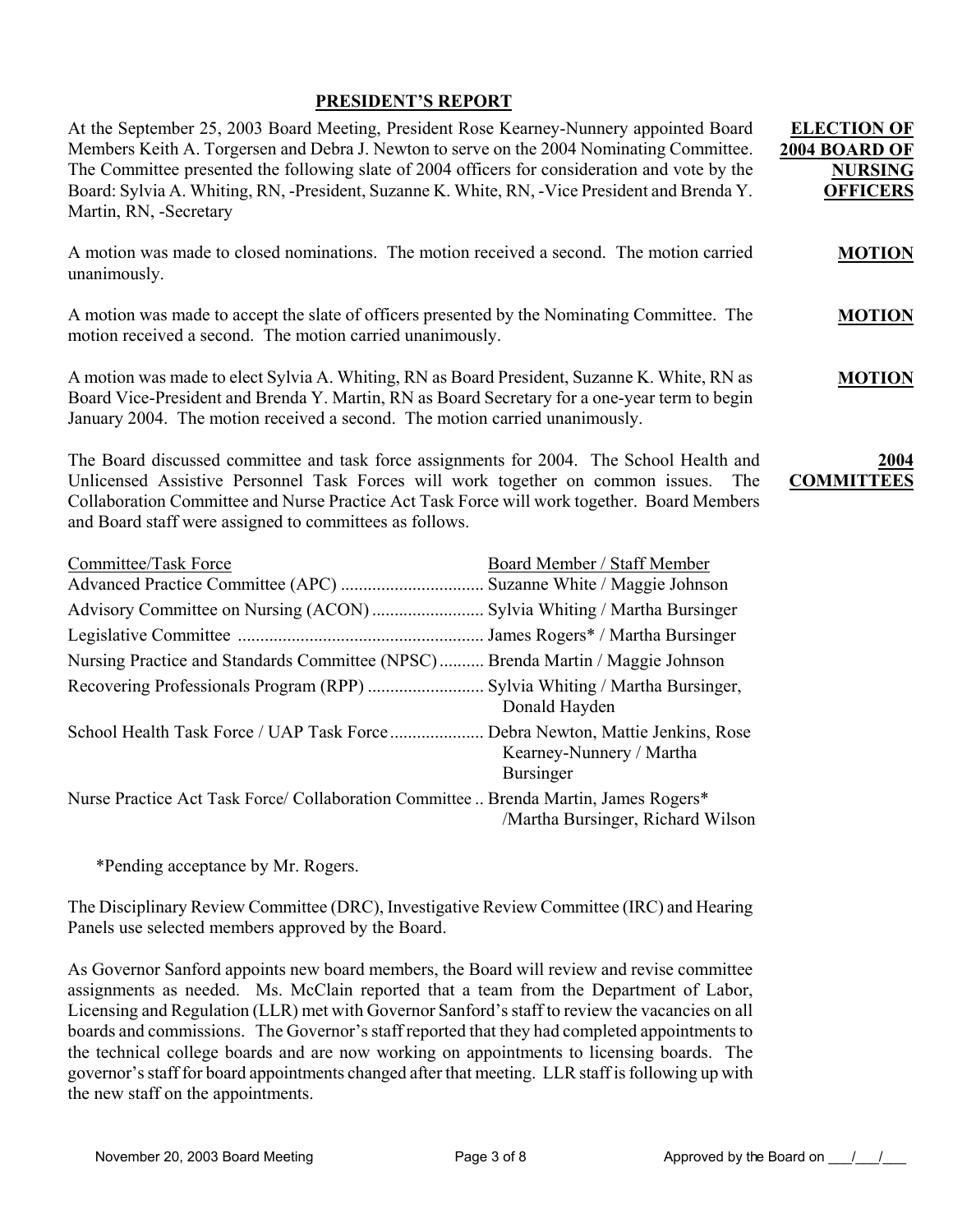Board members were provided with a copy of the Institute of Medicine of the National Academies press release entitled, "Substantial Changes Required in Nurses' Work Environment To Protect Patients From Health Care Errors." A copy of the full text of the report is available on the Institute of Medicine web site.

#### **REPORTS/UPDATES**

#### Board of Pharmacy

# On behalf of her board, Lee Ann Bundrick, R.Ph, Administrator of the Board of Pharmacy appeared before the Board of Nursing to express the concerns and suggestions regarding the revised Nurse Practice Act.

A motion was made to reorder the agenda and allow the Board of Pharmacy Administrator, Lee Ann Bundrick, to express the concerns of her board and then to further discuss the draft nurse practice act as originally scheduled. The motion received a second. The motion carried unanimously.

Ms. Bundrick stated that the Board of Pharmacy had no objection to expanded prescriptive authority for advanced practice registered nurses (APRN) with the provision for additional education. The Board of Pharmacy would like to see more than two of the fifteen hours of education in legal requirements specific to controlled substances. They feels random audits should be performed at least biennially. Mr. Wilson explained that the revision allows the board to perform audits biennially or more frequently if deemed necessary.

Adrienne Riggins Youmans, Director of the South Carolina Department of Labor, Licensing and Regulation (LLR) suggested that the requirement for a DEA number be added to Section 40-33- 34(f)(4) and that "or as otherwise provided" be added to Section 40-33-38(A) regarding biennial renewal. APRNs will need to apply for Drug Enforcement Agency (DEA) numbers. There is concern about enforcement during the transition period. The Board agreed with these changes. The draft Nurse Practice Act bill with these approved changes will be presented to Ms. Youmans for final approval.

Ms. Bursinger reported that she and LLR Communications and Governmental Affairs staff have met with various legislators regarding sponsorship of the bill. Senator Harvey Peeler will be asked to be the primary sponsor. After Ms. Youmans has given her final approval, the draft bill will be provided to and discussed with potential sponsors.

# **EDUCATION**

## Spartanburg Technical College

Spartanburg Technical College Practical Nursing Program has been cited for three National Council Licensing Examination (NCLEX) passing rate deficiencies in the previous five-year period (1999, 2000 and 2002). Per Board policy, Rita Melton, DMD, BSN, RN, Dean appeared before the Board to discuss school plans for correcting identified problems. She recently became the dean of this program. Dr. Melton reviewed changes to improve their passing rate as addressed in her letter to the Board. (See attached)

A motion was made to recommend development of a plan to strengthen preadmission requirements including a specific grade point average; increase faculty development activities, obtain an outside

**NURSE PRACTICE ACT SPONSORSHIP UPDATE**

**IOM REPORT**

**PRACTICE AC** 

**NURSE** 

**REVISION** 

**MOTION**

**NCLEX PASSING RATE DEFICIENCY APPEARANCES**

## **MOTION**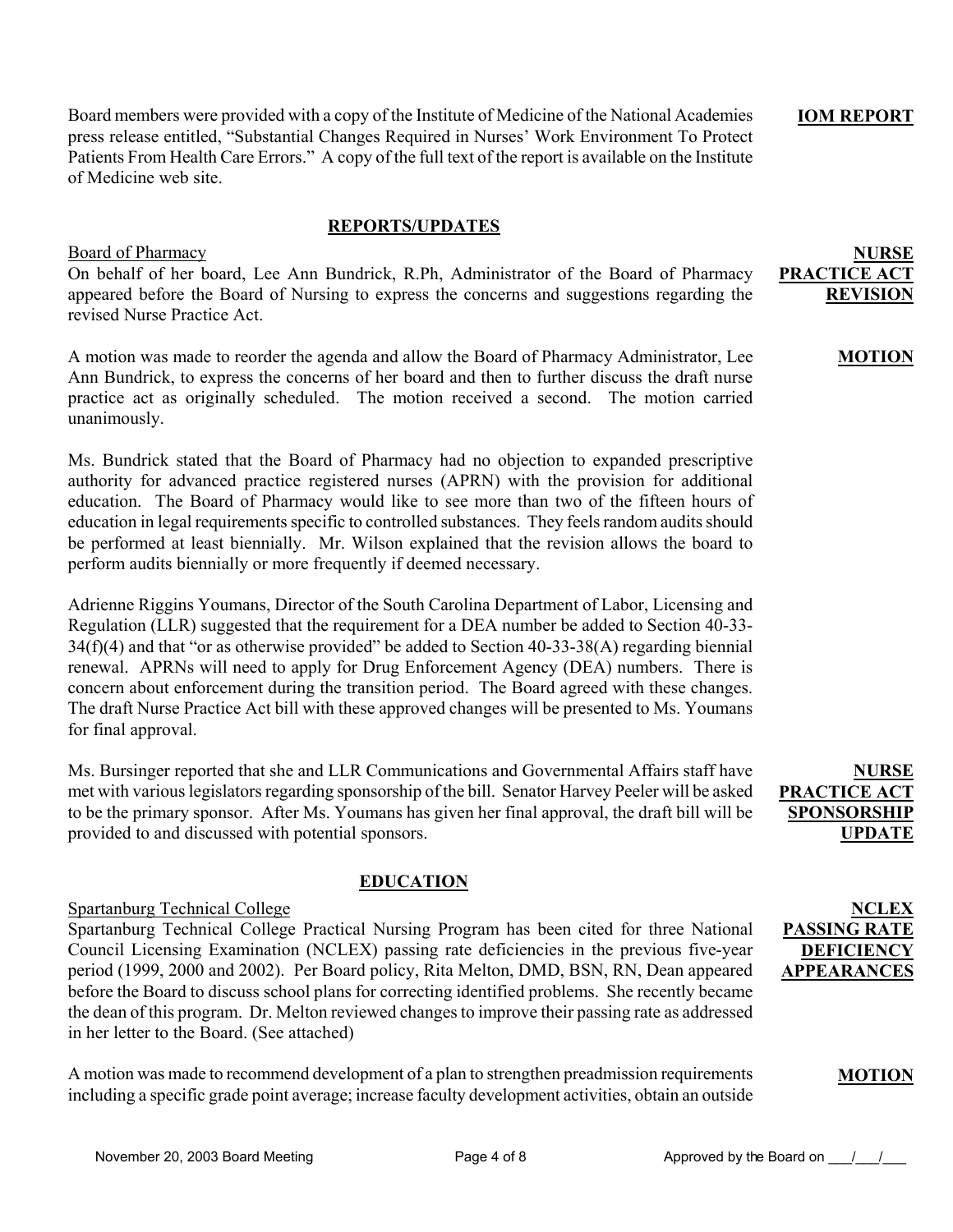consultant to assist in developing test plans and NCLEX test preparation and also for Spartanburg Technical College to present their new ADN curriculum planned to open August 2003 at the January 2004 Board Meeting. The motion received a second. The motion carried unanimously.

## Piedmont Technical College

Piedmont Technical College Associate Degree and Practical Nursing Programs have both been cited for NCLEX passing rate deficiencies in 2002. Per Board policy, Rebecca B. King, MSN, RN, Director of Nursing Education and Bennie R. Dietrichsen, RN, Practical Nurse Program Coordinator appeared before the Board to discuss school plans for correcting identified problems. Piedmont Technical College is now offering their Practical Nursing Program at satellite campus locations in Newberry and Laurens.

A motion was made to recommend that both the Piedmont Technical College Associate Degree and Practical Nursing Programs look at the following areas raise their outcome: 1) raising the grade point average (GPA) from 2.0 to 2.5, 2) raising admission criteria; 3) looking at remediation and readiness to include requiring remediation for unsuccessful students at mid-term to improve their outcomes; 4) obtaining an outside consultant to assist with looking at outcomes including NCLEX, test plans, and requirements; 5) including faculty development activity as part of this process; and 6) considering medication competencies beyond the pharmacology course and throughout the curriculum. The motion received a second. The motion carried unanimously.

# Curriculum Change and Course Number Change

Rebecca B. King, MSN, RN, Director of Nursing Education and Bennie R. Dietrichsen, RN, Practical Nurse Program Coordinator appeared before the Board. In March 2003, the Board approved the expansion of the Piedmont Technical College Practical Nurse program to an alternate site in Laurens County and a curriculum change from 51 to 47 credits. They reported that the State Board for Technical and Comprehensive Education notified them that their newly approved course numbers have been dropped from the State CAC.

A motion was made to approve the new numbering system and previously approved curriculum. The motion received a second. The motion carried unanimously.

## Enrollment Increase

Rebecca King, MSN, RN, Director of Nursing Education submitted a request to increase their associate degree nursing (ADN) program enrollment by adding a third class of 35 students beginning in January 2004. Self Regional Healthcare has proposed a partnership to finance an additional class and salaries of two to three additional master's degree prepared faculty. The new class would adhere to the same curriculum and guidelines as the current ADN program.

A motion was made to not allow enrolling an additional 35 students due to current deficiencies and recommend delay seeking additional resources, faculty and increase faculty development. The motion received a second. The motion carried unanimously.

# **REGULATORY COMPLIANCE**

The Board reviewed findings of fact, conclusions of law, and recommendations included in reports from the Hearing Panel. Respondents appeared before the Board to respond to questions.

5.5a Respondent although properly notified did not appear to respond to questions from the Board. In their Findings of Fact and Conclusions of Law, the Hearing Panel found that Respondent was in

## **MOTION**

# **PIEDMONT TECHNICAL COLLEGE CURRICULUM CHANGE**

#### **MOTION**

#### **MOTION**

### **CERTIFIED PANEL REPORTS**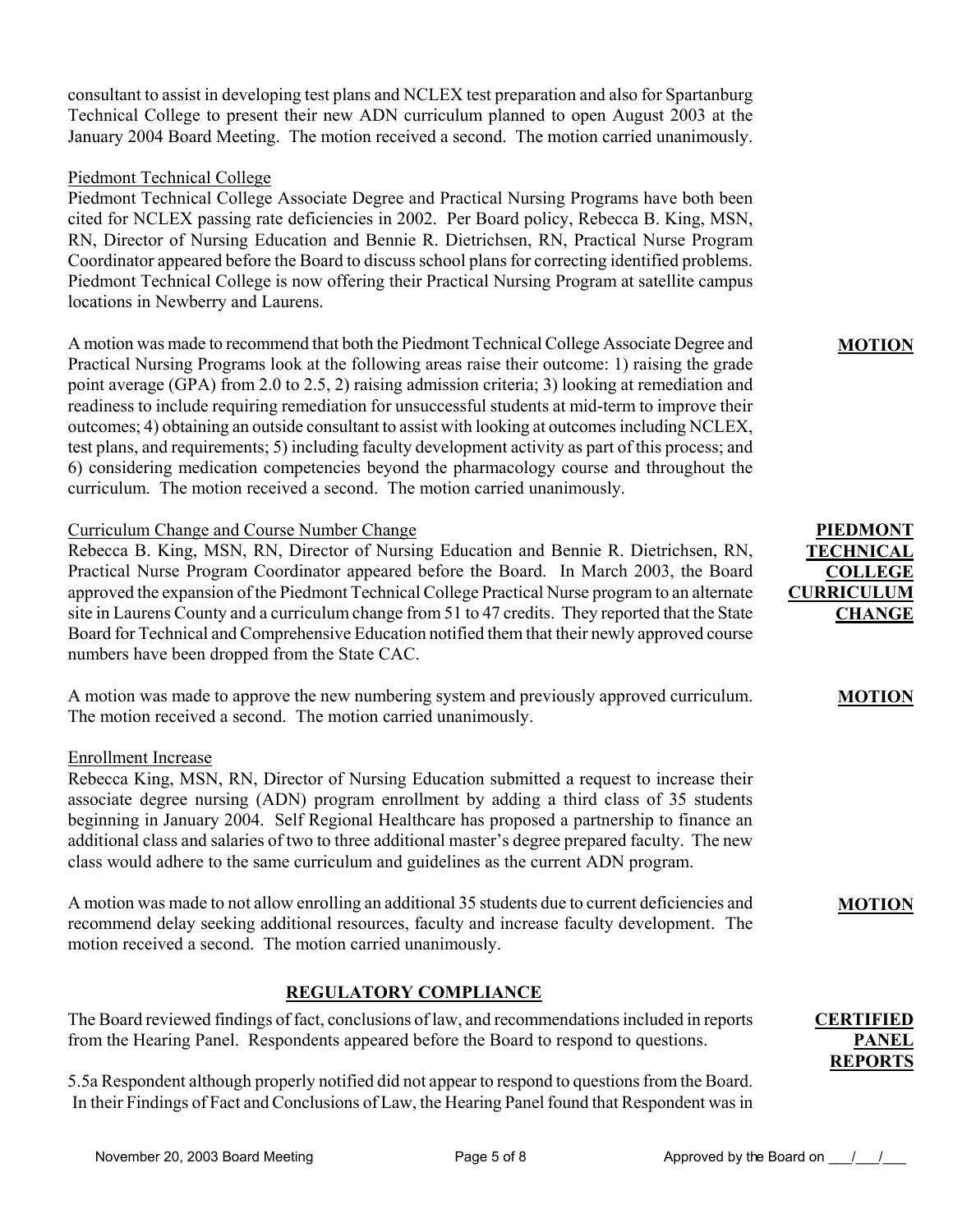violation of Section 40-33-935 (b) and (g) and Regulation  $91-19(c)(3)(b)$ . The Hearing Panel recommended Respondent's license be revoked.

A motion was made to accept the Hearing Panel's Findings of Fact, Conclusions of Law, but to place Respondent's license on indefinite suspension. The motion received a second. The motion carried unanimously.

5.5b Respondent was properly notified and appeared without counsel to respond to questions from the Board. In their Findings of Fact and Conclusions of Law, the Hearing Panel found that Respondent violated Section 40-33-945(g). The Hearing Panel recommended that prior to reinstatement of Respondent's lapsed license that Respondent be required to undergo an evaluation by the Recovering Professionals Program (RPP); that prior to reinstatement Respondent be required to complete a medication administration course; that upon reinstatement Respondent's license be placed on a two year probationary status requiring registered nurse on-site, on-shift supervision, in an approved employment setting with no home health or agency work, and quarterly employer reports.

A motion was made to accept the Hearing Panel's Findings of Fact, Conclusions of Law; and Recommendation that Respondent be required to undergo an evaluation by the Recovering Professionals Program (RPP); prior to reinstatement Respondent be required to undergo an evaluation by the Recovering Professionals Program (RPP); that prior to reinstatement Respondent be required to complete a medication administration course; that upon reinstatement Respondent's license be placed on a two year probationary status requiring registered nurse on-site, on-shift supervision, in an approved employment setting with no home health or agency work, and quarterly employer reports. The motion received a second. The motion carried unanimously.

5.5c Respondent was properly notified and appeared without counsel to respond to questions from the Board. In their Findings of Fact and Conclusions of Law, the Hearing Panel found Respondent violated Section 40-33-935(g) and Regulation 91-19-(c)(3)(g). The Hearing Panel recommended that Respondent enroll in the Recovering Professionals Program (RPP) as an active participant and that Respondent's license be suspended for one year with an immediate stay if the RPP evaluation shows that Respondent is not a threat or danger to the public.

A motion was made to accept the Hearing Panel's Findings of Fact, Conclusions of Law; and Recommendation that Respondent enroll in the Recovering Professionals Program (RPP) as an active participant and that Respondent's license be suspended for a period of one year with an immediate stay if the RPP evaluation shows that Respondent is not a threat or danger to the public. The motion received a second. The motion carried unanimously.

5.5d Respondent was properly notified and requested a continuance until the January 2004 meeting.

A motion was made to grant a continuance until the January 2004 meeting in this case. The motion received a second. The motion carried unanimously.

5.5e Respondent was properly notified and appeared without counsel to respond to questions from the Board. In their Findings of Fact and Conclusions of Law, the Hearing Panel found Respondent violated Section 40-33-935(g) and Regulation 91-19-(c)(3). The Hearing Panel recommended that Respondent be issued a Public Reprimand, attend an anger management course and attend a legal aspects workshop within six months of the Board's Final Order.

# **MOTION**

## **MOTION**

# **MOTION**

## **MOTION**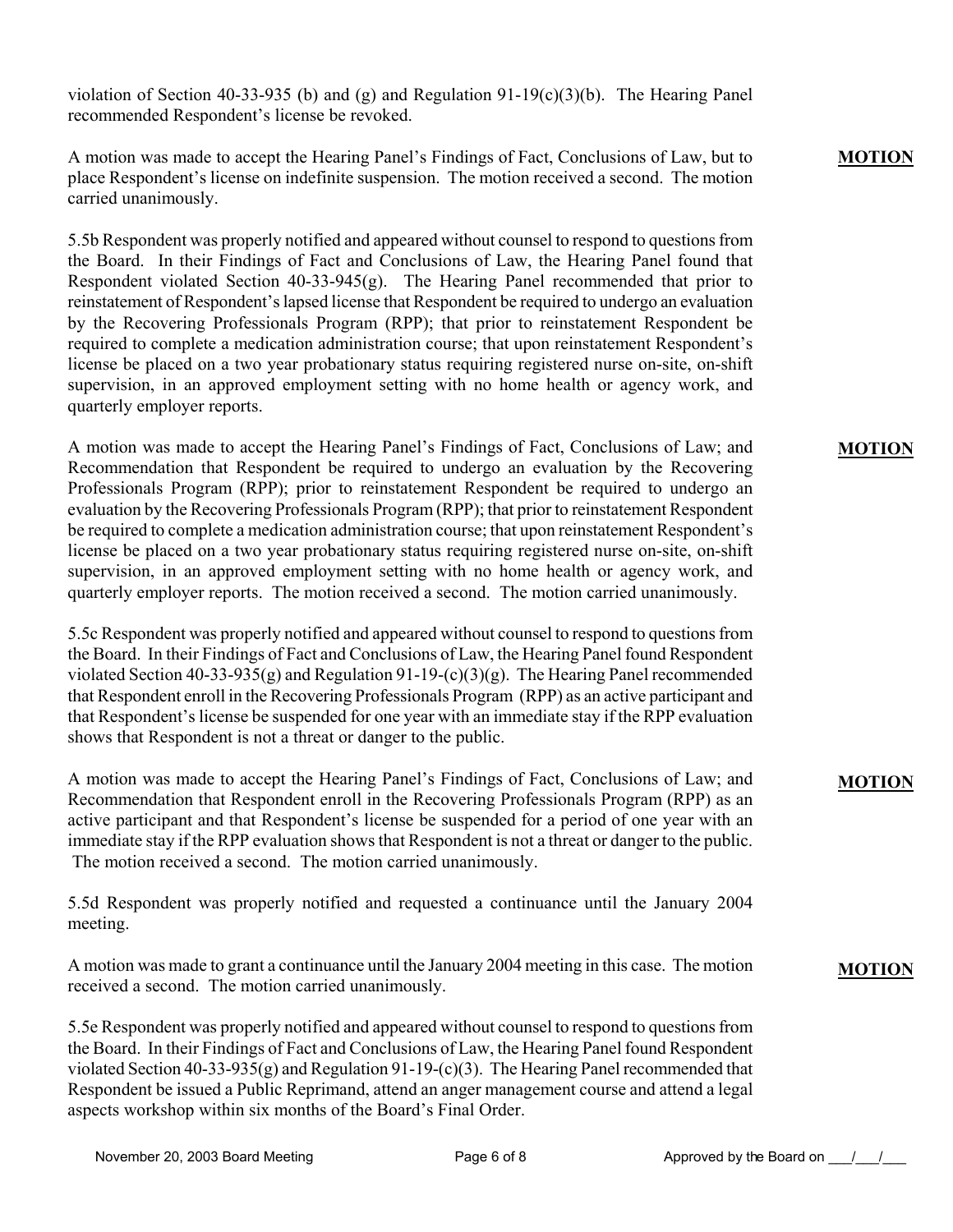A motion was made to accept the Hearing Panel's Findings of Fact, Conclusions of Law; and Recommendation that Respondent be issued a Public Reprimand, attend an anger management course and attend a legal aspects workshop. The motion received a second. The motion carried unanimously.

## **LICENSING**

The National Council of State Board of Nursing (NCSBN) Board of Directors approved an NCSBN Examination Committee recommendation to reduce the minimum number of interval days between repeating the National Council Licensing Examination (NCLEX) administrations from 90-days to 45-days. This change was part of the original plan when moving to computerized NCLEX administration. This change will allow candidates to test up to eight times a year but no more than once in a 45-day period, unless limited by that Board of Nursing. Mr. Christian provided the Board with a survey from NCSBN asking if South Carolina would adopt this policy. Implementation is expected in January 2004. **APPROVAL OF FREQUENCY** 

A motion was made to approve the drafting of an emergency regulation to reduce the minimum number of interval days between repeating the National Council Licensing Examination (NCLEX) administrations from 90-days to 45-days. The motion received a second. The motion carried unanimously.

A licensure endorsement applicant with convictions and/or prior disciplinary action appeared before the Board according to policy. **APPEARANCES**

6.5a – Registered Nurse Endorsement Applicant. Applicant was properly notified and appeared without counsel to respond to questions from the Board.

A motion was made to approve licensure by endorsement as a registered nurse in South Carolina. The motion received a second. The motion carried unanimously. **MOTION**

## **PRACTICE**

The Nursing Practice and Standards Committee (NPSC) reviewed the following advisory opinions and made recommendations: **NEW/REVISED ADVISORY OPINIONS**

Advisory Opinion #24 Is it within the role and scope of responsibilities of the registered nurse (RN) to determine if a patient is in labor, and if not, to discharge the patient home, without consulting a physician? Recommendation: Reviewed - No Change

Advisory Opinion #41 Is it within the role and scope of responsibilities of the registered nurse (RN) to perform needle decompression for tension pneumothorax? Recommendation: Reviewed - No Change

Advisory Opinion #42 Is it within the role and scope of responsibilities of the registered nurse (RN) to perform certain cosmetic procedures? Recommendation: Reviewed - No Change

**MOTION**

**TESTING** 

**CHANGE**

**MOTION**

**SPECIAL**